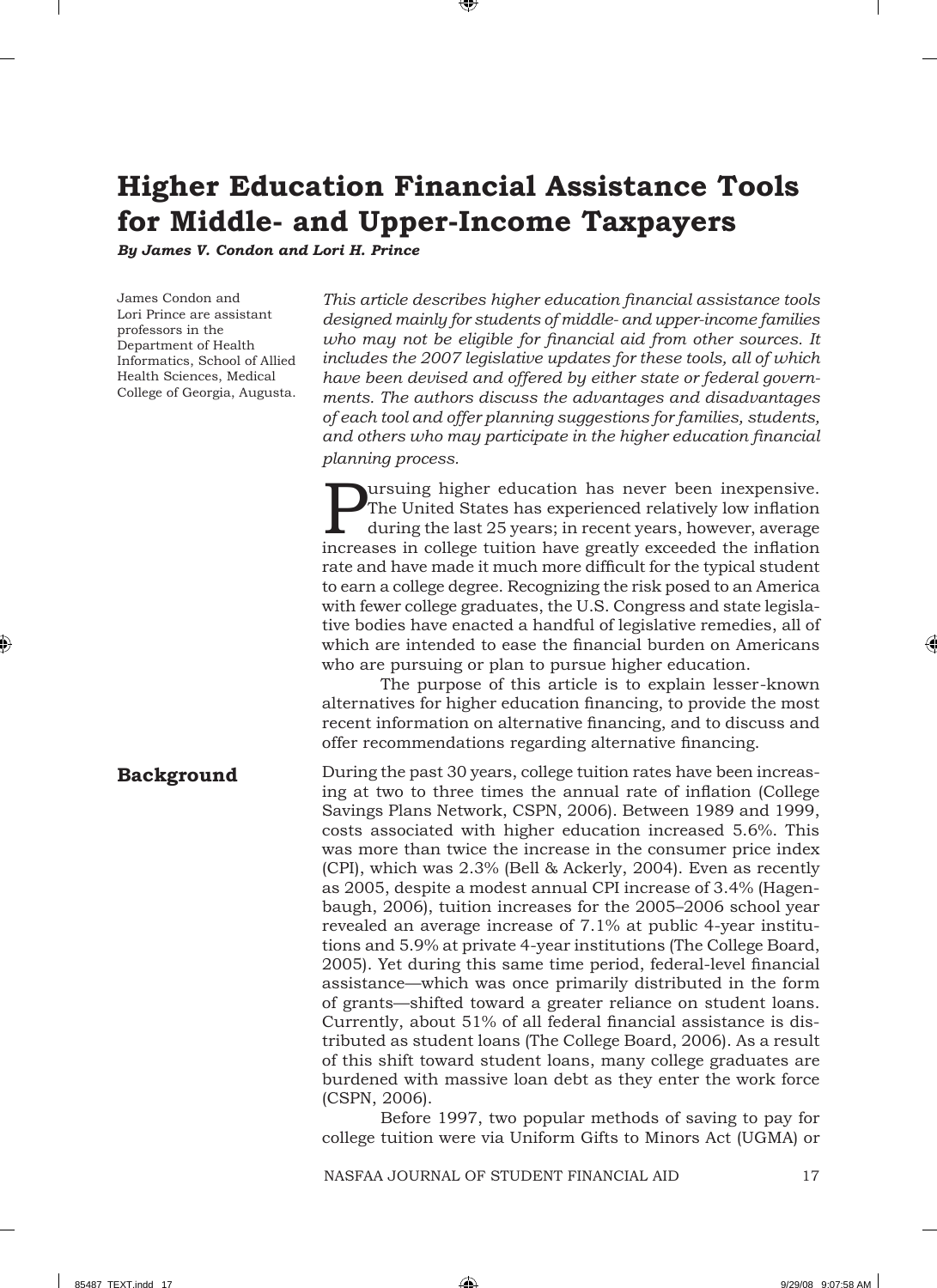Uniform Transfers to Minors Act (UTMA) accounts and through the redemption of U.S. Savings Bonds (Bell & Ackerly, 2004). However, UGMA and UTMA accounts, according to Peterson and Mintz (2003), offer limited flexibility and are excessively restrictive in their application, terms of investment, and authorized assets. Savings bonds, although low risk, generally return a very low interest rate and do not attain face value until many years after their purchase (Peterson & Mintz, 2003).

In 1997, Congress established an "education individual retirement account" (Education IRA) as part of its Taxpayer Relief Act (Milam & Tuthill, 2001). Other higher education financial assistance programs implemented as a result of the Education IRA included two tax credits: the federal Hope Scholarship Credit and the Lifetime Learning Credit. In addition, with passage of this legislation, interest paid on qualified education loans became deductible (Milam & Tuthill, 2001). However, because of certain restrictions, the Education IRA was of "little significance until passage of the Economic Growth and Tax Relief Reconciliation Act of 2001" (Peterson & Mintz, 2003, p. 47).

In 2001, President George W. Bush signed into law the Economic Growth and Tax Relief Reconciliation Act. The Act renamed the Education IRA the Coverdell Education Savings Account in honor of Georgia Senator Paul Coverdell, a longtime supporter of such programs (Damato, 2004), and expanded the definition of a "qualified tuition plan" under Section 529 of the Internal Revenue Code (Section 529 Plan). These two programs, and others providing assistance with the costs associated with higher education, offer students and parents today a variety of options to ease the burden of today's and the future's cost of higher education.

# **Coverdell Accounts and Section 529 Plans**

#### *Coverdell Education Savings Accounts*

Sometimes referred to as a "530 program" (after the Internal Revenue Code section in which it was implemented), the Coverdell Education Savings Account (Coverdell) is in some ways similar to an IRA and, in fact, replaced the earlier Education IRA (Lechner, McClain, & Spero, 2003). For each future college student (often referred to as the "beneficiary"), after-tax contributions of up to \$2,000 per year may be deposited into a trust account. Contributions are allowed to compound and grow tax-free within the account (Hulse & Harden, 2003). Tax-free distributions from the account can be used to pay for the beneficiary's "qualified" education expenses." Coverdell accounts provide a higher degree of flexibility than Section 529 Plans (see below); the individual who opened the account can direct the investment of Coverdell contributions (Lechner et al., 2003).

Coverdell qualified educational expenses include tuition, fees, books, tutoring, services for special-needs students, supplies, computer hardware and software, Internet access, uniforms, transportation, and room and board (Laffie, 2003).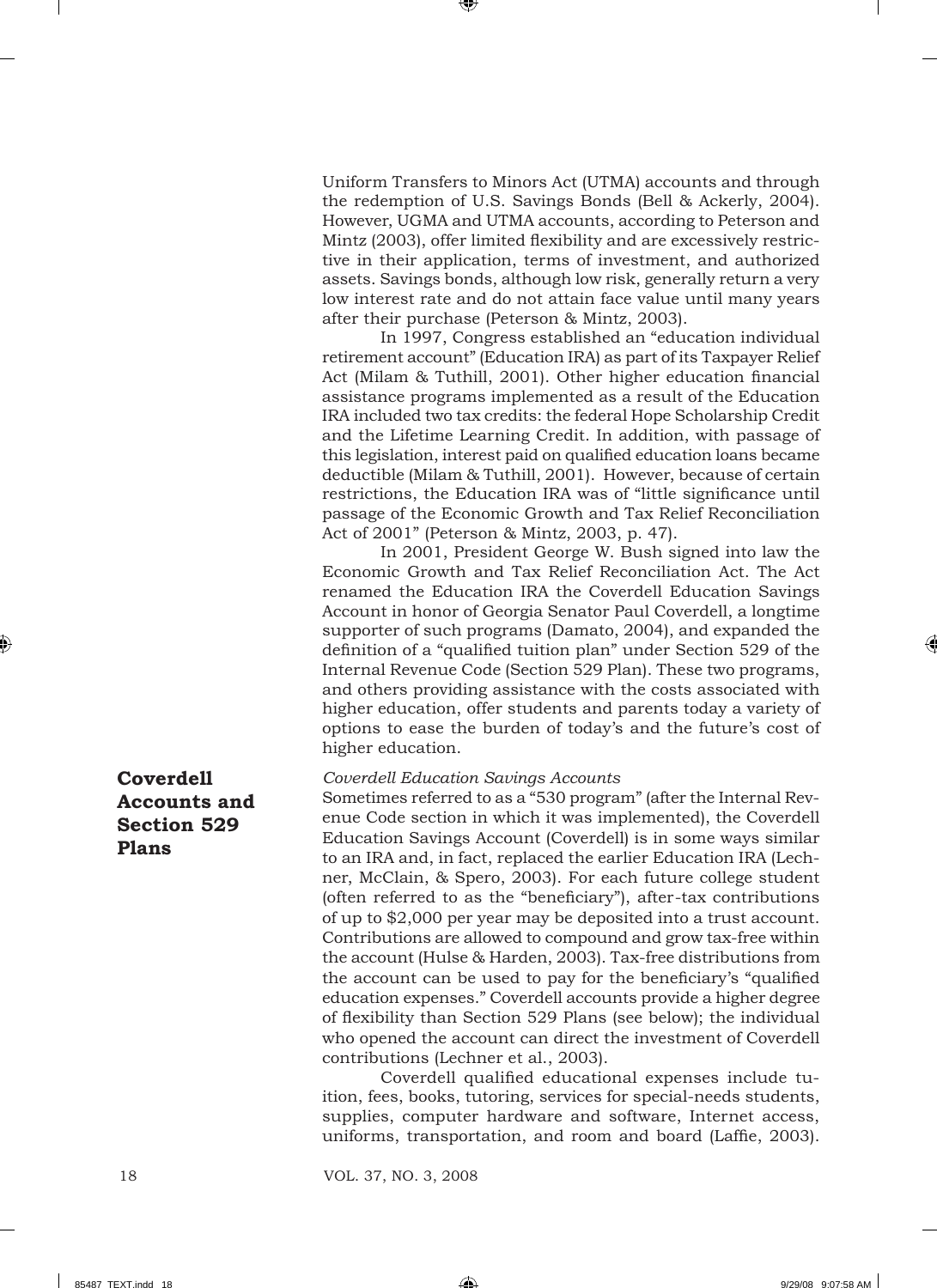*The rates of return on prepaid tuition programs are tied to the increases in tuition costs; parents and other contributors are thus insured against the risk of rising tuition rates.*  In addition, Coverdell accounts may be used for education expenses in elementary and secondary schools, including private and religious schools. Anyone may contribute to a beneficiary's Coverdell account and to the beneficiary's other qualified tuition plans in the same year. The beneficiary of a Coverdell can be changed as long as the new beneficiary is a member of the prior beneficiary's family—or, if desired, the account contents can be rolled into a Section 529 Plan (Hulse & Harden, 2003). Although the person who establishes a Coverdell account on behalf of a beneficiary is referred to as the "responsible person," he or she cannot withdraw funds because the account is owned by the beneficiary (Dynarski, 2004). The Coverdell account program was reauthorized by Congress and made a permanent higher education program (Pension Protection Act of 2006). Because uncertainty in the future of the program has been eliminated, more savers may turn to the Coverdell account as a viable savings option.

## *Qualifi ed Tuition Plans (Section 529 Plans)*

Qualified tuition plans (QTP), often referred to as Section 529 Plans, have their origins in prepaid tuition plans first offered by Massachusetts in 1982 and Michigan in 1986. Originally created by the states, these plans are authorized by federal statute and have been available since 1996. When they were first offered, QTPs had a number of restrictions that limited their usefulness (Lechner et al., 2003).

Prepaid tuition plans guarantee that share purchasers' investments will pay for the tuition costs for a specific number of semesters at state public universities and colleges or, in the Massachusetts plan, at public and participating independent institutions. The rates of return on prepaid tuition programs are tied to the increases in tuition costs; parents and other contributors are thus insured against the risk of rising tuition rates. Michigan exempted investment returns from state income taxes and even challenged the IRS that these funds should also be exempted from federal income taxes. The IRS, however, disagreed; in 1994, Michigan sued the agency and won the case (Dynarski, 2004).

In 1997, Congress codified the tax-exempt status of the prepaid tuition plans in Internal Revenue Code Section 529. Section 529 also recognized and codified a permutation of the prepaid tuition plan, the "tax-advantaged college savings plan," which had been implemented earlier in a handful of states. This plan enables after-tax investments to compound in accounts free of federal and state taxes, similar to Coverdell accounts (Dynarski, 2004). Section 529 Plans permit the deposit of cash in a specially designated account, the sole purpose of which is to fund the higher education of a designated account beneficiary (Lechner et al., 2003). As with Coverdell accounts, Section 529 Plan distributions are tax-free as long as they are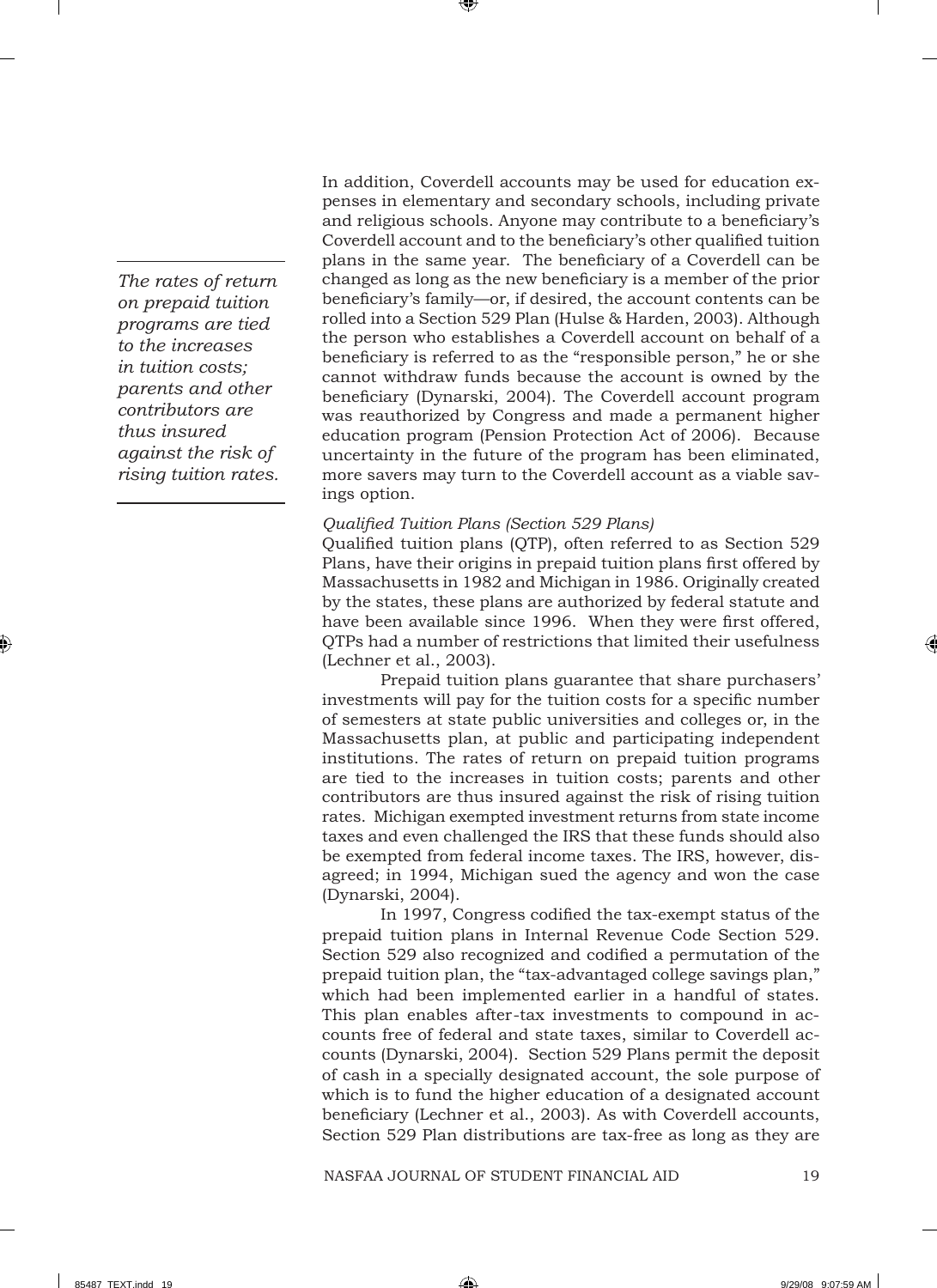used for qualified education expenses (QEE). The definition of QEE for these plans, however, is not as broad as with Coverdell accounts (see Table 1).

The Economic Growth and Tax Relief Reconciliation Act of 2001 expanded the definition of a OTP. Eligible educational institutions and state agencies are now permitted to establish prepaid tuition or college savings plans—as long as they follow certain rules (Hulse & Harden, 2003).

All 50 states and the District of Columbia offer these plans in one or both forms (Armstrong & Preysnar, 2003). Most states' plans are open to residents of other states. Private institutions may also establish prepaid tuition plans now but, due to provisions in the Act, are not permitted to offer college savings plans. Currently, more than 260 private colleges offer prepaid tuition plans (Independent 529 Plan, n.d.).

*Education Savings Bonds*

Education savings bonds are a less complex alternative to Section 529 Plan and Coverdell accounts. Series EE bonds issued on or after January 1, 1990, and Series I bonds qualify to assist with higher education costs. The individual purchasing the bonds to address future education expenses of a beneficiary must be 24 years old on the first day of the month in which the bonds are purchased (Adkins & Henderson, 2004). Maximum adjusted gross income (AGI) limits apply to the use of savings bonds (Internal Revenue Service, IRS, 2006).

#### *Traditional and Roth Individual Retirement Accounts (IRAs)*

With most IRAs, distributions taken before the account owner reaches age 59½ incur a 10% early withdrawal penalty, in addition to regular income tax on distributed earnings or deductible contributions (Adkins & Henderson, 2004). However, when used for qualified education expenses of the IRA holder, spouse, child or grandchild, the early withdrawal penalty does not apply. QEE includes tuition and fees, books, supplies, and equipment, and expenses for special needs students; the definition excludes room and board unless the student is enrolled at least half time (Lechner et al., 2003).

#### *Hope Scholarship Credit*

Implemented as part of the Taxpayer Relief Act of 1997 and delineated in Internal Revenue Code Section 25A, the Hope Scholarship Credit functions as a direct federal government reimbursement to fund a portion of a student's higher education (Lechner et al., 2003). The tax credit is applicable only to the student's first 2 years of college and is limited to 100% of the first  $$1,100$  QEE plus 50% of the next  $$1,100$  QEE for a maximum annual credit of \$1,650 (IRS, 2006). There is no limit to the number of dependents who can use this credit (Adkins & Henderson, 2004).

The Hope Scholarship Credit definition of QEE includes tuition and enrollment fees paid by the taxpayer; room and board

**Other Higher Education Financing Alternatives**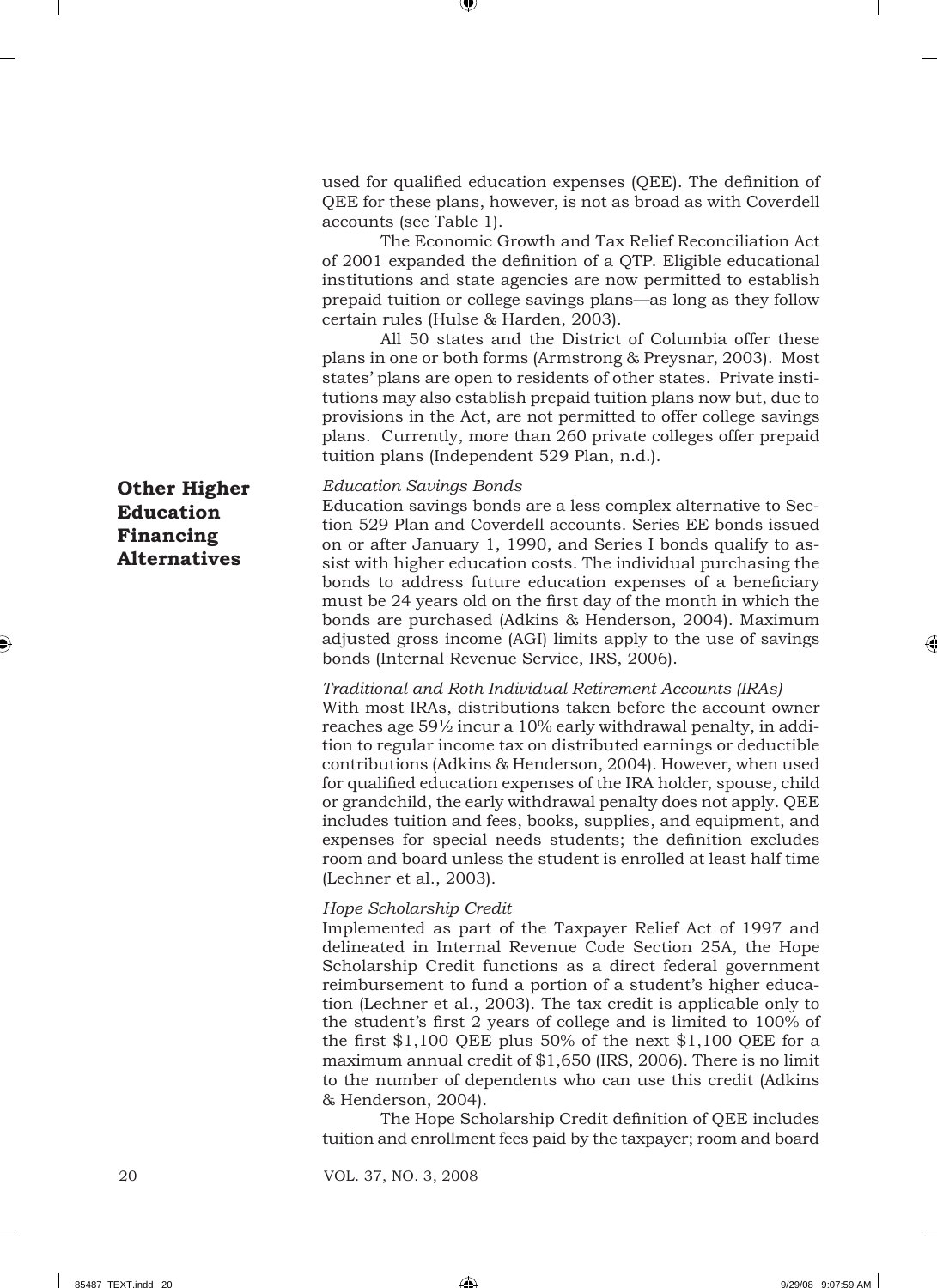| <b>Feature</b>                                                                  | Coverdell                                                                                                                                                                                                                                                          | 529 Savings Plan                                                                                                                                                         |
|---------------------------------------------------------------------------------|--------------------------------------------------------------------------------------------------------------------------------------------------------------------------------------------------------------------------------------------------------------------|--------------------------------------------------------------------------------------------------------------------------------------------------------------------------|
| What is the annual<br>contribution limit?                                       | \$2,000 per beneficiary account per year<br>More than one account can be set<br>up in the beneficiary's name, but the<br>maximum amount per donor per year<br>is $$2,000$                                                                                          | \$12,000 per beneficiary each year by<br>each parent without triggering the gift<br>tax                                                                                  |
|                                                                                 |                                                                                                                                                                                                                                                                    | Extended family members also can<br>donate up to $$12,000$ per year                                                                                                      |
|                                                                                 |                                                                                                                                                                                                                                                                    | Each state has its own lifetime<br>contribution limit per beneficiary                                                                                                    |
| Who can contribute?                                                             | Anyone                                                                                                                                                                                                                                                             | Anyone                                                                                                                                                                   |
| What are some of the<br>tax advantages and<br>disadvantages?                    | After-tax dollars grow tax-free and<br>qualified withdrawals are tax-free                                                                                                                                                                                          | After-tax dollars grow tax-free and<br>qualified withdrawals are tax-free                                                                                                |
|                                                                                 | Withdrawals not used for QEE are<br>subject to tax and 10% penalty                                                                                                                                                                                                 | Withdrawals not used for QEE are<br>subject to tax and 10% penalty                                                                                                       |
|                                                                                 | The account is treated as parents' asset<br>for financial purposes; may reduce aid<br>eligibility                                                                                                                                                                  | The account is treated as parents'<br>asset for financial aid purposes; may<br>reduce aid eligibility                                                                    |
|                                                                                 | Contributions to the account are not<br>tax-deductible                                                                                                                                                                                                             | Contributions to the account are not<br>tax-deductible                                                                                                                   |
| What does the plan                                                              | K-12, undergraduate, and graduate:                                                                                                                                                                                                                                 | Undergraduate and graduate:                                                                                                                                              |
| consider QEE?                                                                   | Tuititon and fees<br>Books and supplies<br>Hardware and software<br>Special needs student expenses<br>Tutoring<br>Uniforms<br>Transportation<br>Internet access<br>Room and board (if at least half-time)<br>Payments to a 529 plan<br>Some supplementary services | Tuition and fees<br>Books and supplies<br>Equipment required for enrollment or<br>attendance<br>Special needs student expenses<br>Room and board (if at least half-time) |
| What are the age.<br>restrictions regarding<br>contributions to the<br>account? | Contributions can be made up to the<br>beneficiary's 18th birthday                                                                                                                                                                                                 | No age restrictions                                                                                                                                                      |
|                                                                                 | The account must be depleted by the<br>beneficiary's 30th birthday (except for<br>some special needs students)                                                                                                                                                     |                                                                                                                                                                          |
| Are there rollover<br>provisions?                                               | Same as 529 Plan, except if the account<br>is not used by age 30 it can be rolled<br>over to a Coverdell account for a family<br>member of the beneficiary                                                                                                         | Allowed annually from a designated<br>beneficiary to another related family<br>member                                                                                    |
|                                                                                 |                                                                                                                                                                                                                                                                    | Allowed from one QTP to another QTP                                                                                                                                      |
| Who decides where the<br>funds are invested?                                    | Donor determines investment options                                                                                                                                                                                                                                | State determines investment options                                                                                                                                      |
|                                                                                 |                                                                                                                                                                                                                                                                    | Accounts are usually managed by an<br>investment firm on behalf of the state                                                                                             |
| Who controls the<br>account?                                                    | The beneficiary is considered the owner                                                                                                                                                                                                                            | The owner, usually a parent,                                                                                                                                             |
|                                                                                 | The person who established the account,<br>although able to change beneficiaries,<br>can never withdraw funds                                                                                                                                                      | grandparent, or other relative, retains<br>control of the account and can<br>withdraw funds at any time subject to<br>tax and penalties                                  |

## **Table 1 Table Comparison of Coverdell and 529 Savings Plan Accounts**

*Note.* QEE = qualified educational expenses; QTP = qualified tuition plan.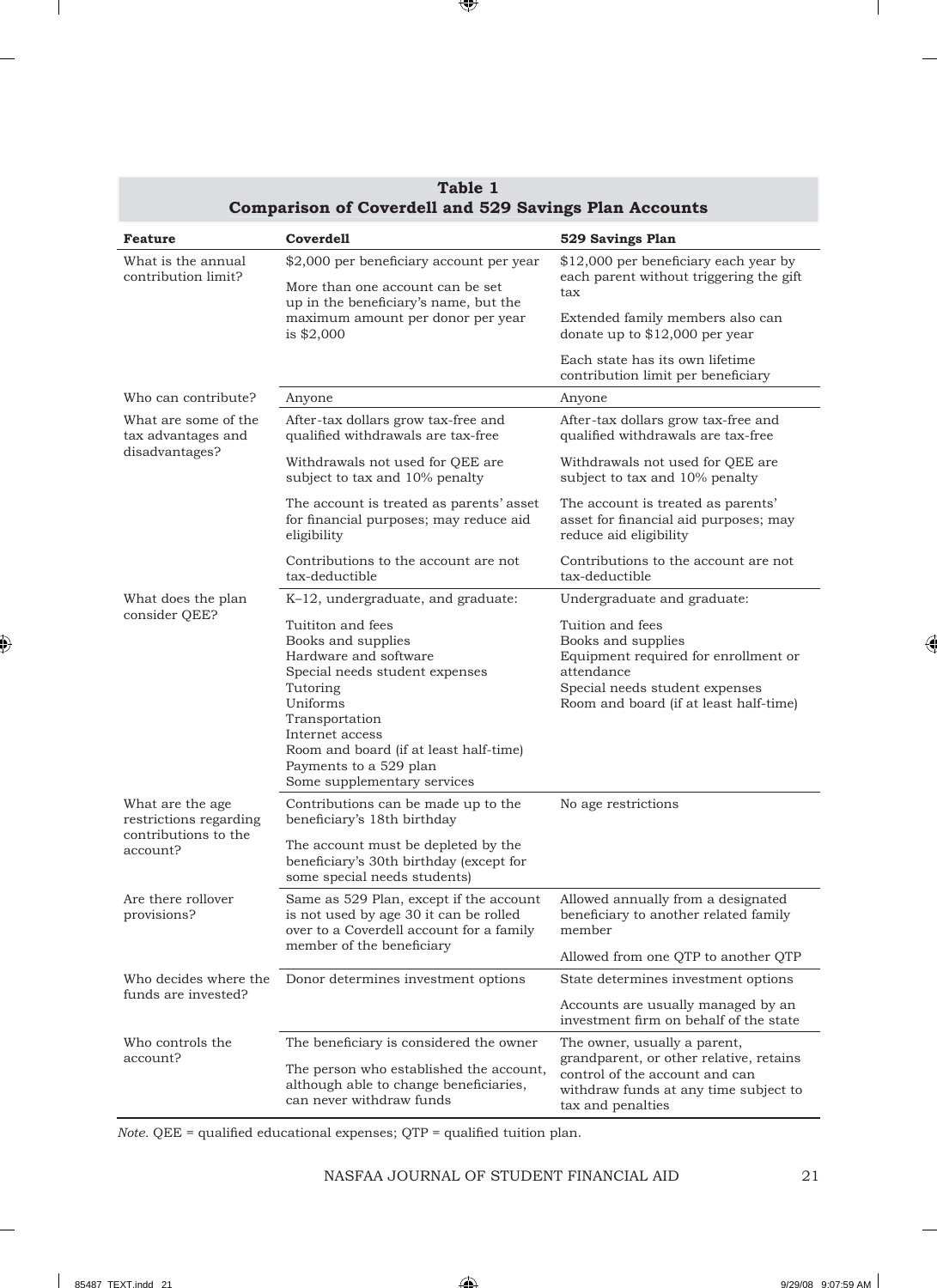are excluded. Increased for 2007, applicable modified adjusted gross income (MAGI) limits are \$57,000 for single filers and \$114,000 for joint filers. Persons with felony convictions for possessing or dealing controlled substances are ineligible to claim the Hope Scholarship Credit (Lechner et al., 2003).

## *Lifetime Learning Credit*

The Lifetime Learning Credit (LLC) has its roots in the same Internal Revenue Code section as the Hope Scholarship Credit. A taxpayer, his or her spouse, or dependent can claim a tax credit of 20% of the total amount spent on QEE (to a maximum QEE amount of \$10,000 per year), for a potential annual \$2,000 tax credit (Savingforcollege.com, n.d.-a). MAGI limits are the same as those of the Hope Scholarship Credit. The felony controlled substances conviction rule does not apply. Lechner et al. (2003) call the LLC "…a kind of permanent government subsidy of postsecondary education" (p. 61).

## *Employer-Provided Educational Assistance*

This program is uncomplicated and, after many years of surviving year-to-year legislative extension, was finally made permanent by Congress in 2001 (Lechner et al., 2003). If an employer establishes such a program, up to \$5,250 of undergraduate or graduate education tuition costs can be reimbursed to or paid on behalf of an employee with no tax liability to the employee.

## *Student Loan Interest Deduction*

The student loan interest deduction is an "above-the-line" adjustment that reduces AGI. The taxpayer does not need to itemize to obtain a deduction for interest expense (up to \$2,500 per year) on eligible student loans borrowed to pay for tuition, enrollment fees, room and board, books, supplies, equipment, and other necessary expenses, including transportation (Adkins & Henderson, 2004).

## *Tuition and Fees Deduction*

A taxpayer, his or her spouse, or dependent can take an abovethe-line tuition and fees deduction, part of the Economic Growth and Tax Relief Reconciliation Act of 2001, for tuition and related expenses (Savingforcollege.com, n.d.-a). The taxpayer's MAGI and filing status determine the amount of the deduction, which may be as much as \$4,000 or \$2,000 per year.

## **Advantages, Disadvantages, and Limitations**

## *Coverdell Education Savings Accounts*

There are several limitations to Coverdell accounts. First, contributions must be made in cash (as opposed to stocks or other assets) and no later than the beneficiary's 18th birthday; yearly contributions are not tax-deductible. Unless the student has special needs, the account must be totally disbursed by the time the beneficiary reaches age 30. Along with the yearly contribution limit of \$2,000, Coverdell participation is limited to single tax filers whose MAGI is less than  $$110,000$  and joint filers whose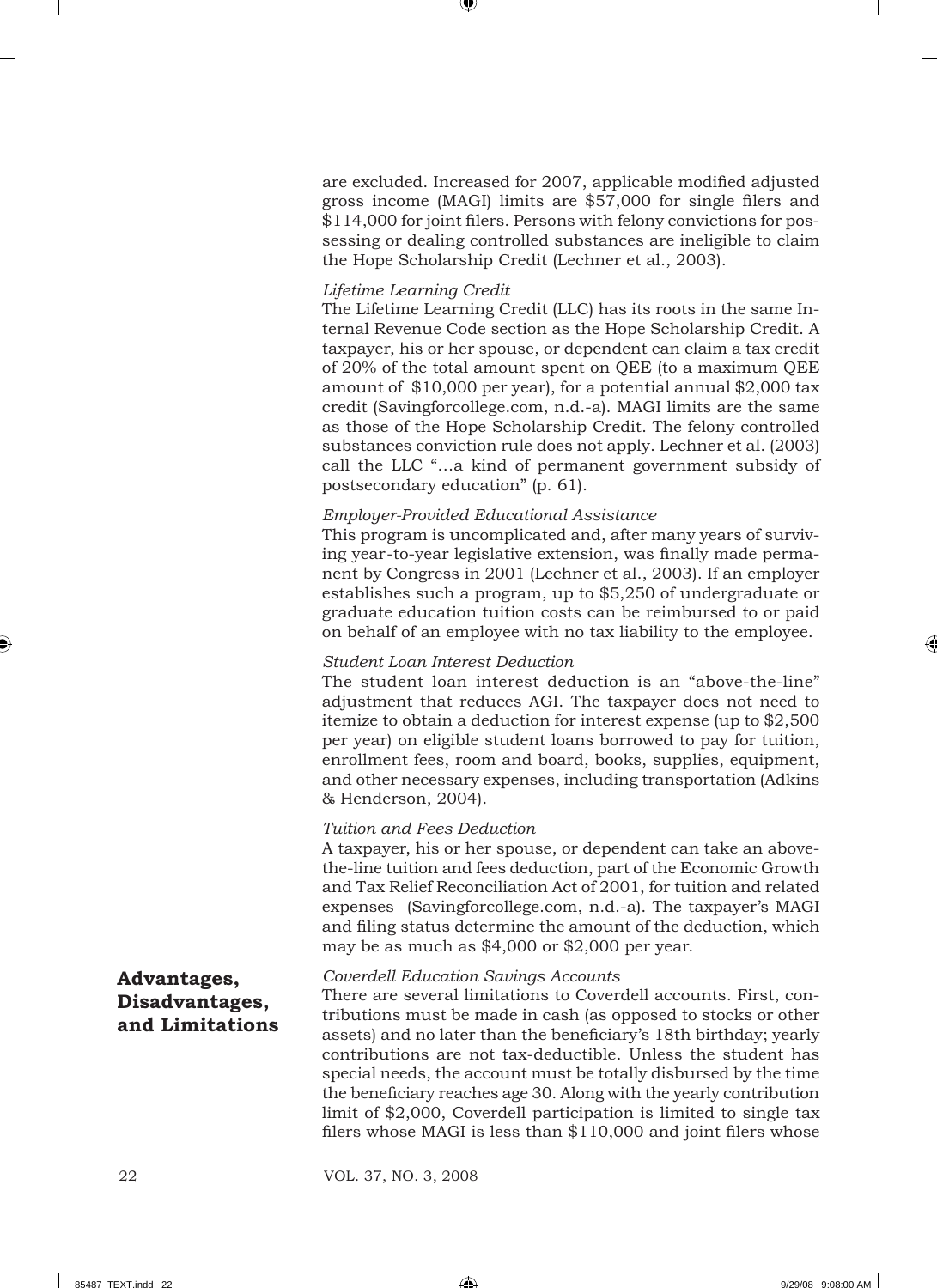*Unlike Coverdell accounts, neither the contributor nor the benefi ciary has any control over the investment of Section 529 Plan accounts.*

MAGI does not exceed \$220,000. Although certain contributors may be disallowed because of these income restrictions, Karl, Petronio, and Wallis (2006) point out that a Coverdell account may be established for a child after he or she receives a cash gift from an income-ineligible parent. Distributions from a Coverdell account, when used for purposes other than QEE, incur both tax and a 10% penalty (Hulse & Harden, 2003). Although Coverdell accounts in their current form were scheduled to expire at the end of 2010, the Pension Protection Act of 2006 made the program permanent (Savingforcollege.com, n.d.-b).

*Qualifi ed Tuition Plans (Section 529 Plans)*

Unlike Coverdell accounts, neither the contributor nor the beneficiary has any control over the investment of Section 529 Plan accounts, although some plans allow selection of a specific fund from several that are offered (Adkins & Henderson, 2004). The Section 529 Plan QEE definition is also more restrictive than that for Coverdell accounts; the choice of schools that the beneficiary is allowed to attend is also limited (AuWerter, n.d.). Total contributions to the plan are limited by actuarial estimates to the total amount "necessary to pay the beneficiary's tuition, required fees, and room and board expenses for five years of undergraduate enrollment at the highest cost institution allowed by the QTP" (Bell & Ackerly, 2004, p. 31). Fund management fees, according to Dynarski (2004), also appear to be higher than those of other investment vehicles, such as retail mutual funds, IRAs, or Coverdell accounts.

The theory behind both plans is simple: by investing after-tax dollars into one of the plans, accrued earnings are not taxed upon withdrawal as long as they are used for defined educational purposes. Coverdell and 529 Plans are attractive because:

- The investment is not subject to tax penalties unless is it withdrawn and used for a non-education expense.
- Plans can be started as early as the birth of a future student for optimal investment opportunities. In the case of Section 529 Plans, contributions can be made by anyone at any time with a generous maximum amount that can be contributed (subject to certain limitations).
- A Section 529 Plan and a Coverdell account can be started simultaneously, providing contributors a choice of investment opportunities as long as certain limitations are met.

Disadvantages of the plans include the following.

- Coverdell and Section 529 Plan accounts owned by a dependent student's parents or by an independent student are treated as investment assets and may decrease the amount of federal financial aid by increasing the expected family contribution (The College Board, n.d.).
- Both plans are poorly coordinated with the federal financial aid system and as a result have a tendency to reduce the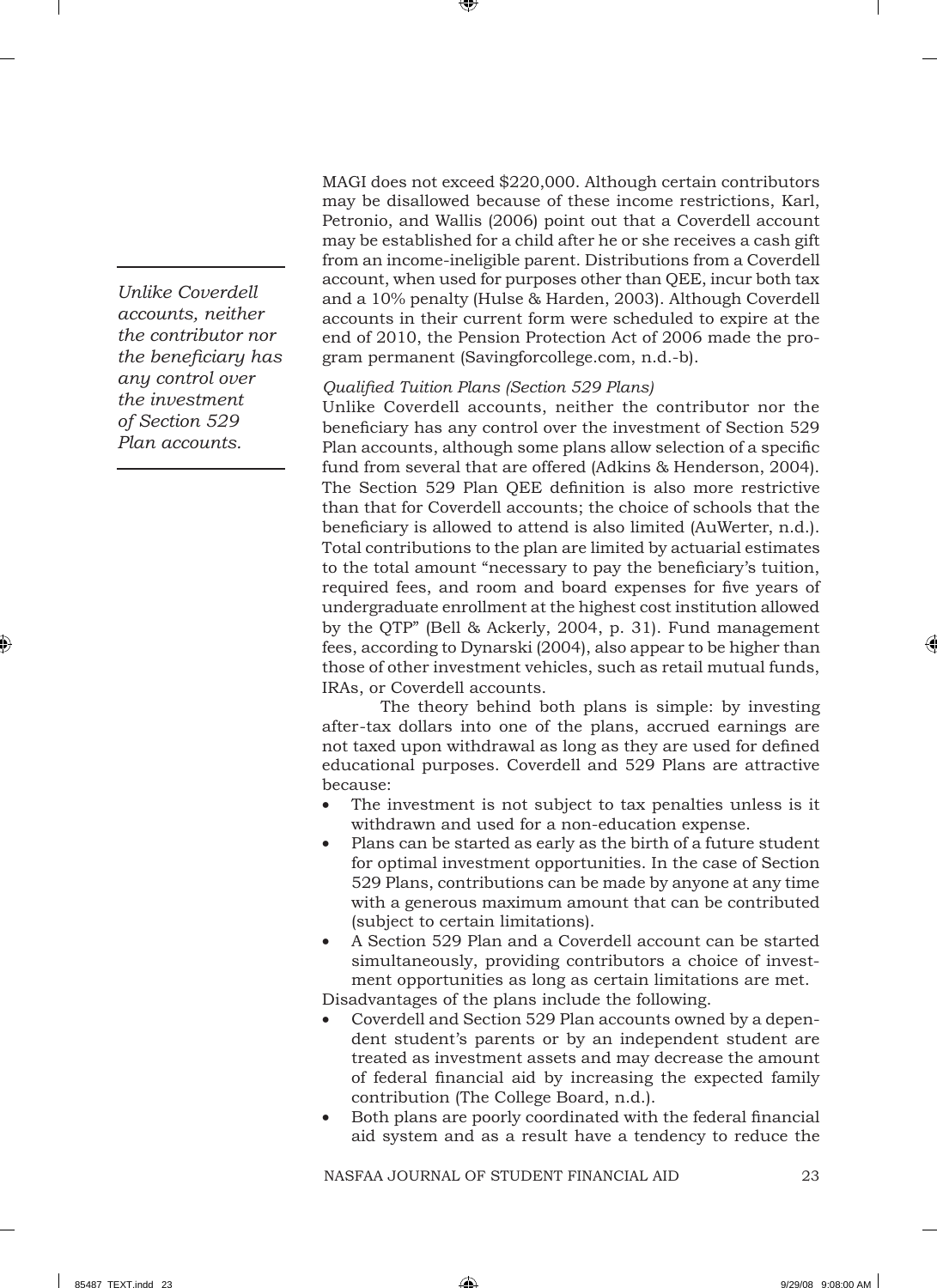*Both the Section 529 Plans and Coverdell accounts are somewhat risky investments for parents; it is possible that children for whom the accounts are established may not attend college.* 

eligibility of many middle-income families to qualify for other forms of financial aid (Dynarski, 2000).

These plans are not well publicized as viable educational investment instruments that can be initiated as soon as a future student is born (Dynarski & Scott-Clayton, 2006).

To better identify the consumers of these programs, Dynarski (2004) compiled data from the Federal Reserve Board's 2001 Survey of Consumer Finances (SCF). The SCF is the first survey to gather data on Section 529 Plans and Education IRAs (as they were called at the time). Unfortunately, results from the 2001 SCF predate the 2001 expansion of the tax advantages of Section 529 Plans and Coverdell accounts. Dynarski (2004) described average Section 529 Plan and Education IRA holders as:

- A relatively elite group
- Well educated (90% had at least 16 years of education)
- Not new savers, but already in possession of substantial savings
- Having an average age of 41
- Having two children under 10 years old
- Having a median income of \$91,000
- Having a median net worth of \$281,000
- Having a mean account balance of \$15,000 in a Section 529 Plan or Education IRA
- Having an IRA with a mean balance of \$21,000

Dynarski (2004) cautioned that much of the growth in Section 529 Plans and Coverdell accounts occurred after the SCF was administered; her review may not necessarily reflect the profile of today's average education savings plan investor. As these programs have become more popular, the average new saver may have become more similar to the typical household with children.

Both the Section 529 Plans and Coverdell accounts are somewhat risky investments for parents; it is possible that children for whom the accounts are established may not attend college. Withdrawal of the earnings portion from either type of account, when used for purposes other than QEE, results in taxation as ordinary income plus a 10% federal penalty (Dynarski, 2004).

Interestingly, as Dynarski (2004) pointed out, taxpayers in the top tax bracket benefit more than taxpayers in the lowest tax bracket from nonqualified use of a Coverdell or Section 529 Plan. Top-bracket taxpayers can set up one or both of the plans as potential tax shelters; if their children do not go to college or if there is no intention of using the earnings to pay for QEE, the 10% penalty is still less than most would have paid on income tax. Taxpayers with the highest marginal tax rates receive the most benefit from sheltering income. On the other hand, for lower-income taxpayers in the bottom tax bracket, who typically have fewer assets to shelter, the penalties incurred for non-QEE use would more than offset the tax benefits.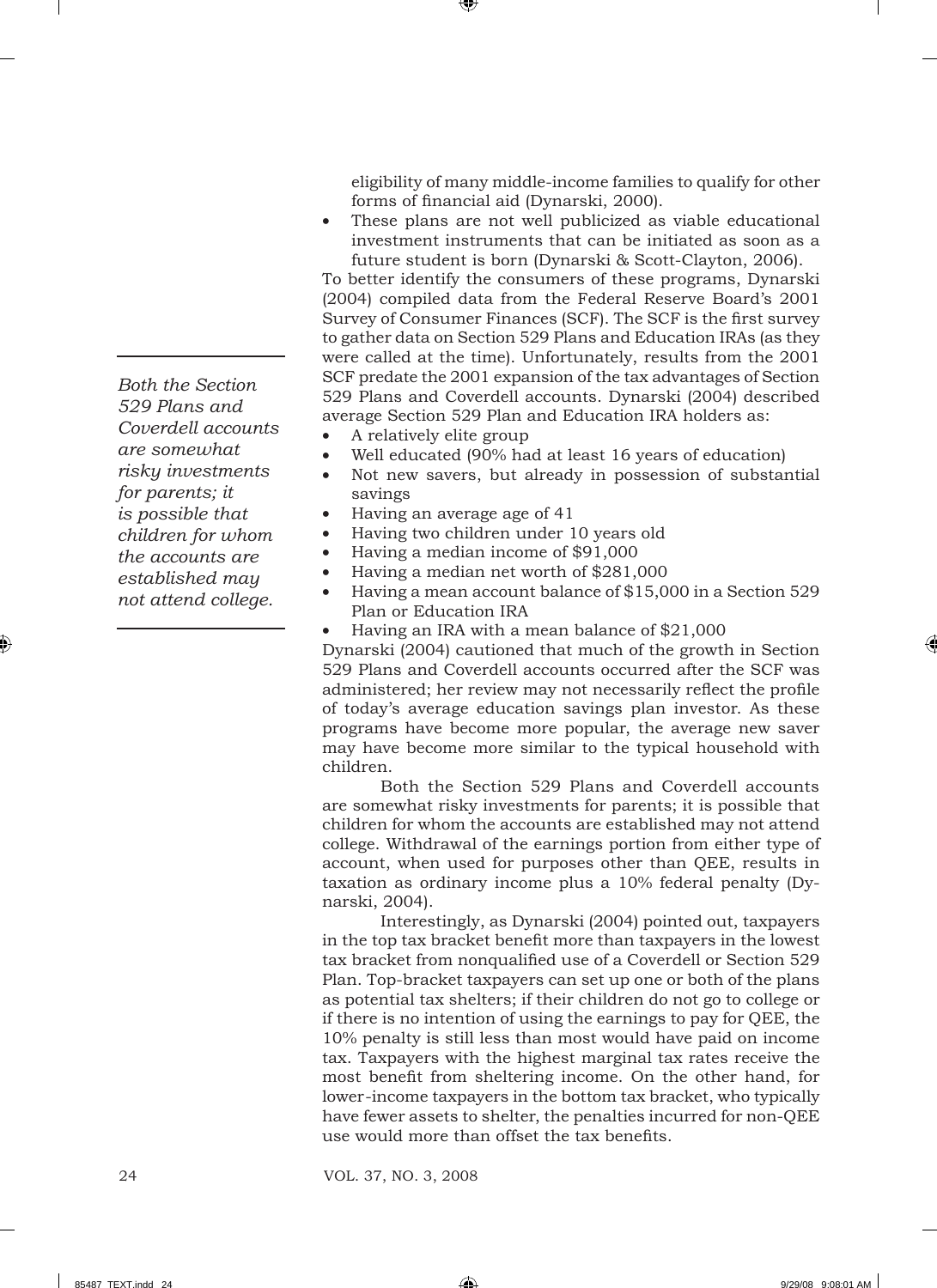The Coverdell and Section 529 Plans have been in existence for a relatively short time, so the literature provides little anecdotal or statistical evidence on the education-related impact of these programs from their inception to the present. Because of the limited amount of retrospective data, in-depth analyses of the plans' results are nearly impossible. One can speculate on and dissect the inner workings of each plan and attempt to predict how likely, if at all, each plan will fulfill the objectives of those who crafted the legislation. In 2003, Olivas closely examined the Section 529 Plans and found that managers of the plans have "shown little concern for evaluating their results or for conducting research on their portfolios." He also found very little self-critique by the states on behalf of their plans.

Each plan is tweaked and fine-tuned from time to time as unintended consequences and shortfalls manifest themselves. Virtually no peer-reviewed manuscripts exist examining the efficacy of these plans, except for a few articles that describe the plans themselves and address nuances that are beyond the scope of this report; therefore, success of these programs cannot be fully determined. As the result of legislation, the programs are being constantly refined; this tweaking may change program details from year to year.

## *Education Savings Bonds*

The advantage of this savings vehicle, according to Lechner et al. (2003), is flexibility: unlike the Section 529 Plans and Coverdell accounts, purchasers do not have to designate the bonds as intended for education expenses upon purchase. Additionally, there is no requirement that bond proceeds be used for higher education in the future. If bonds are later cashed and used for QEE (limited to tuition and fees and contributions to a Section 529 Plan or Coverdell account), the interest earned will be taxfree as long as the taxpayer does not exceed maximum MAGI limitations. No penalty is assessed if the bonds are used for other purposes; only the interest is taxed. A qualified beneficiary may also take the Hope Scholarship Credit or LLC when using bond proceeds to pay for QEE (Lechner et al., 2003).

Savings bonds also have several limitations. The bonds must be registered in the names of the parents; the child for whom the bonds are purchased can only be named a beneficiary and not a co-owner (Karl et al., 2006). A husband and wife are limited to purchasing \$60,000 in bonds annually. For single filers, the maximum MAGI is  $$80,600$ ; for married filing jointly, the maximum MAGI is \$128,400 (Savingforcollege, n.d.-a). These limits are applicable at the time of the redemption of the bonds rather than at the time of purchase (Adkins & Henderson, 2004).

## *Traditional and Roth IRAs*

As noted earlier, a number of advantages exist for using early distribution of IRAs for QEE. Early withdrawal penalties are

*Savings bonds ... have several limitations. The bonds must be registered in the names of the parents; the child for whom the bonds are purchased can only be named a benefi ciary and not a co-owner.*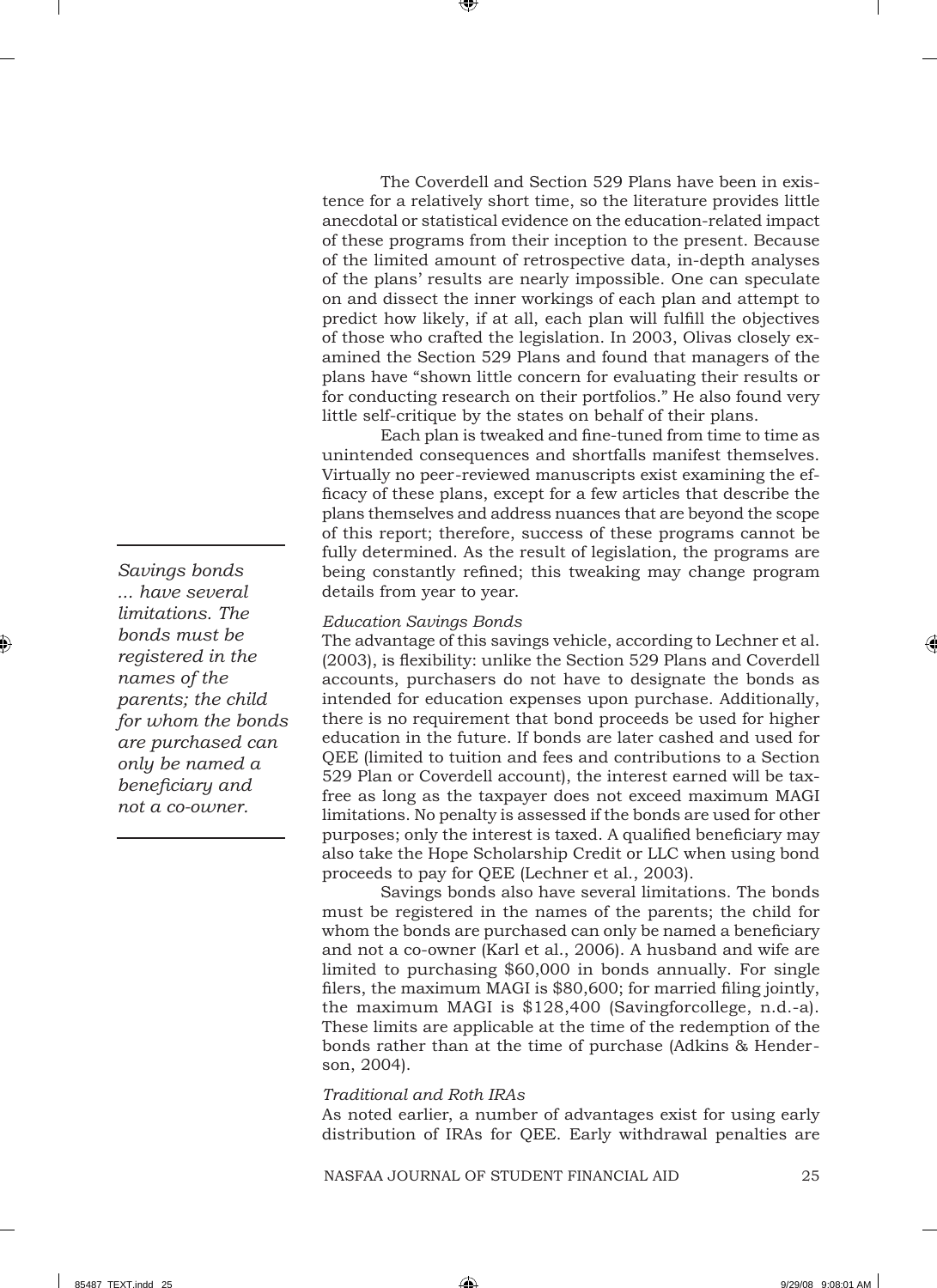waived; however, depending upon the type of IRA, taxes may be still assessed on the withdrawals. When a student attends at least half time, QEE definitions are fairly broad. Hulse and Harden (2003) consider withdrawals from IRAs an option of last resort because of potential damage to the account holder's retirement goals.

#### *Hope Scholarship Credit and the Lifetime Learning Credit*

The Hope Scholarship Credit is limited to students who are in their first 2 years of postsecondary education and enrolled in a program that leads to a degree or other "recognized education credential" (Lechner et al., 2003). The LLC has fewer limitations than the Hope Scholarship Credit; it can be claimed during any year of a student's postsecondary education, including graduate level, and there is no maximum number of years that it can be claimed. In addition, a student is not required to attend at least half time or even be pursuing a degree to be eligible for the LLC.

Both credits reduce the amount of tax owed dollar-fordollar; however, neither may be used to generate a refund if the taxpayer owes nothing. A parent cannot claim either credit for a student claimed as a dependent on another person's tax return. As described earlier, both Hope Scholarship Credit and LLC have MAGI limits, and QEE is limited to tuition and fees. QEE paid for with other tax-free funds do not qualify for either credit.

Only one of the two credits may be taken in any year for the same student, and only one LLC may be claimed per tax return per year. However, the Hope Scholarship Credit can be claimed for one student and the Lifetime Learning Credit for another student in the same year (IRS, 2006). A sound strategy, then, is to use the Hope Scholarship Credit for the first two years of school and the LLC for the final two years and beyond (Lechner et al., 2003).

#### *Employer-Paid Educational Assistance*

The only limitation to this program is that no employer is required to offer such assistance. QEE is limited to tuition, fees, books, supplies, and equipment. Courses do not have to be work-related and can be at the undergraduate or graduate level. If the benefit exceeds \$5,250, the excess amount is taxable to the employee and is usually included in the W-2 Form as wages, tips, and other compensation. Additional rules apply if the assistance is regarded as a "working condition fringe benefit" (IRS, 2006).

#### *Student Loan Interest Deduction*

This deduction is limited to the taxpayer, his or her spouse, and dependents. MAGI limits also apply: \$65,000 if single and \$135,000 if filing jointly. The student for whom the deduction is claimed must be enrolled at least half time in a degree program (IRS, 2006).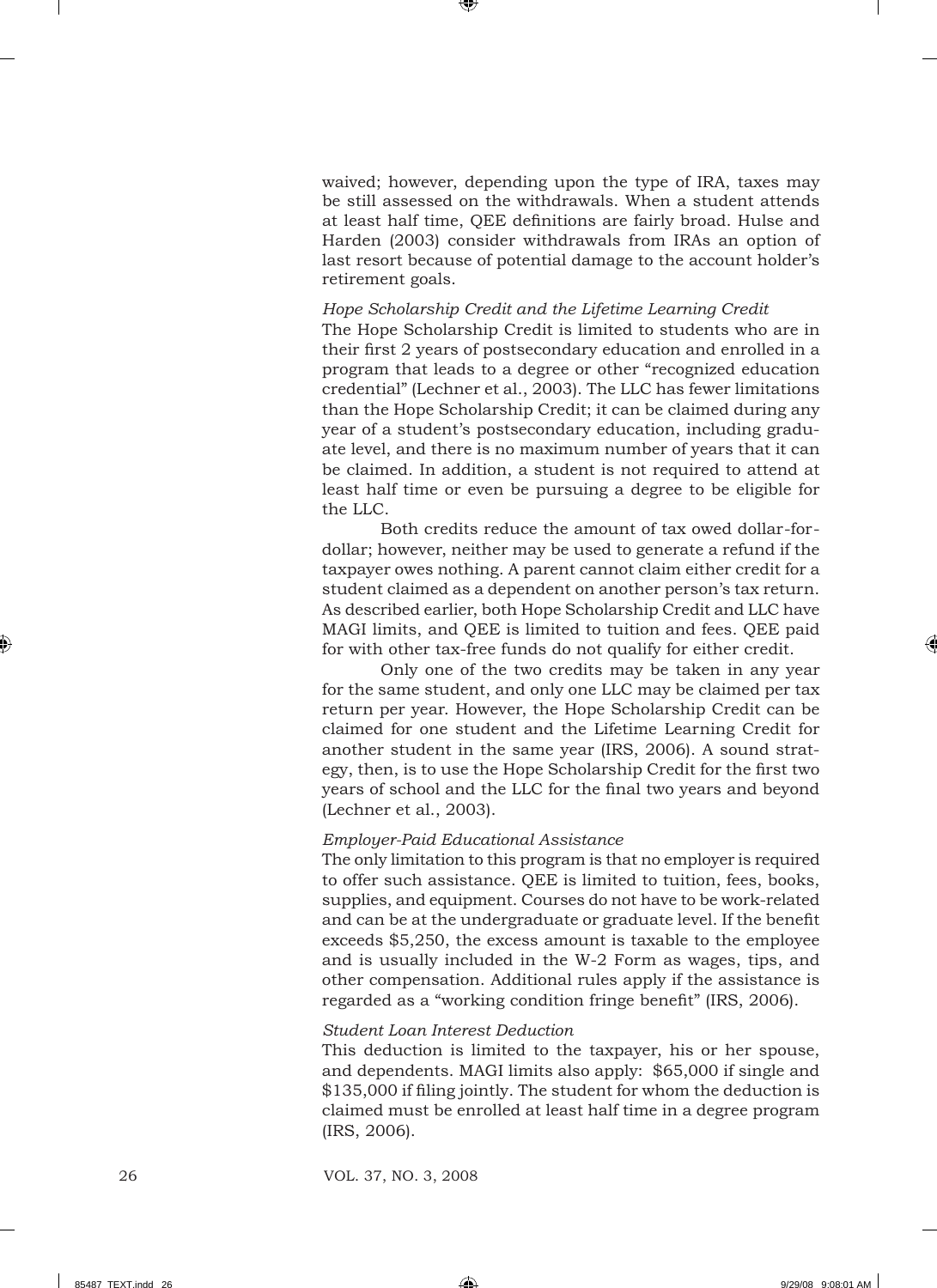#### *Tuition and Fees Deduction*

The MAGI limits to claim this deduction are \$80,000 if filing single and \$160,000 if filing jointly. The deduction can be taken on behalf of the taxpayer, his or her spouse, and dependents. The taxpayer is not permitted to claim an education credit, such as the Hope Scholarship Credit or LLC, for the same student (IRS, 2006).

- There are a number of financial assistance programs available to parents of students who want to pursue postsecondary education. Yet access to the programs may sometimes be thwarted by obstacles such as complexity of the application process, income restrictions, and lack of publicity. Most financial aid programs are targeted to lower income families and are fairly well publicized; others, targeted to middle- and high-income families (though not intentionally excluding low-income families), are not publicized early enough in the college planning phase to be as useful as they might be. To address these problems in the financial aid application process, the U.S. Department of Education (2005) published recommendations designed to assist parents and students seeking financial aid, regardless of income level: **Recommendations**
	- (1) Simplify and clarify the Free Application for Federal Student Aid and the income verification process. Several governmental agencies already collect the same data items that are used in financial aid determination.
	- (2) Improve the federal need analysis process so that the treatment of student earnings and college savings plans do not unfairly penalize or reduce aid eligibility.
	- (3) Begin the financial planning process earlier in the academic career of the student. Publicize the plans so that parents learn of these alternatives while their children are still very young. Encourage parents to start saving in a Coverdell account or Section 529 Plan or similar investment plans—ideally before the student begins elementary school, but definitely before the beginning of middle school.
- It is no secret that financing higher education, regardless of the type of institution, requires long-term planning, patience, sacrifice, and perseverance. Most governmental need-based aid is targeted to students of families with lesser means; many alternative higher education financial tools exist that can be beneficial to middle- and upper- income families and students. Virtually every American has the opportunity to pursue postsecondary education at some level; this is a testament to the importance that we place on higher education as society's great equalizer. Too many Americans, both young and old, are unaware of available higher education financial assistance tools. For example, 56% of parents are unaware of the existence of Section 529 savings plans ("529 Plan Industry Debates," 2007). This lack of awareness may be the result of poor program and **Conclusion**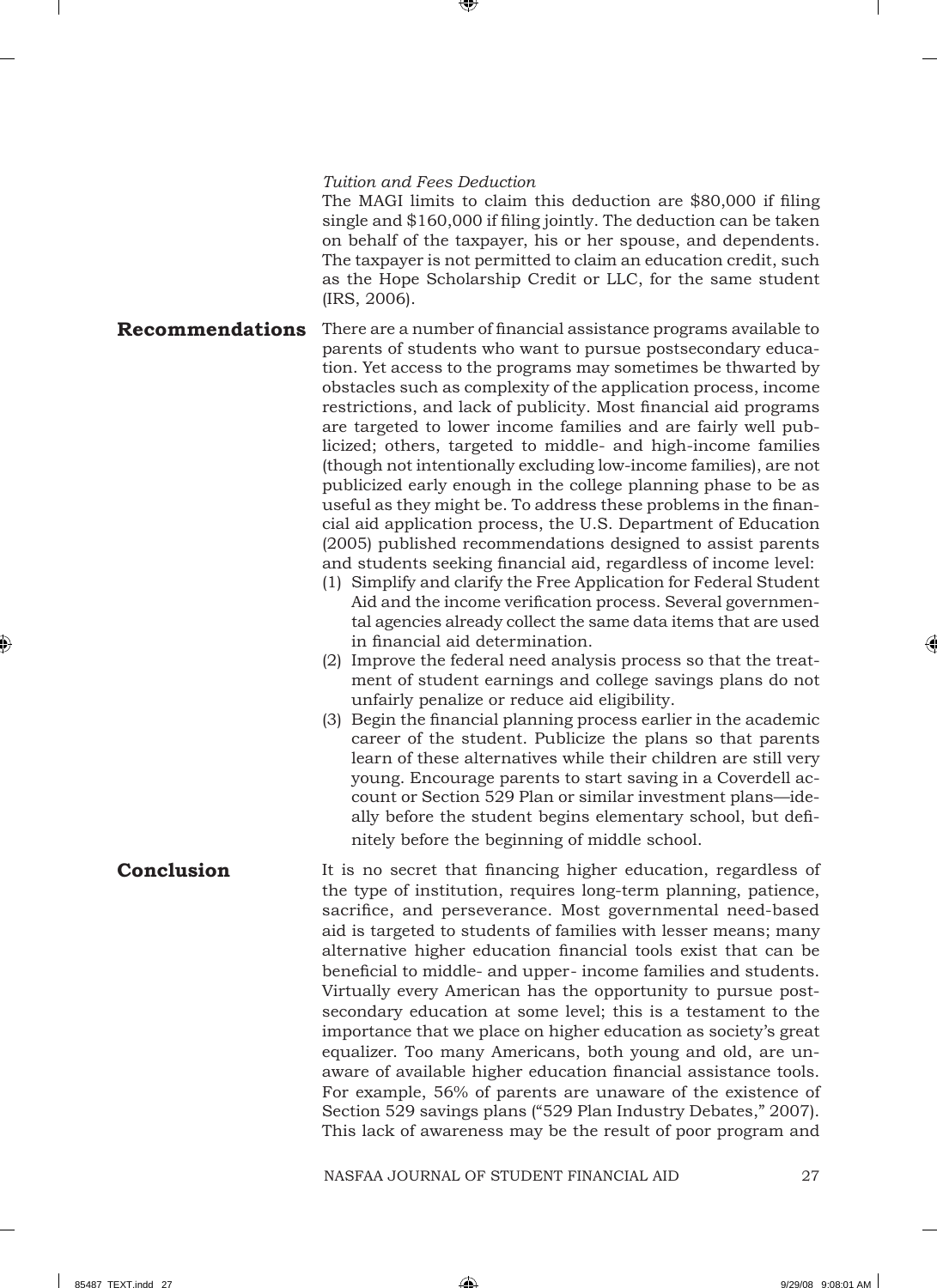plan promotion, lack of ambition on the part of families and future students to investigate options, unfamiliarity with the details of the programs and plans, or other reasons. Because of the Internet, however, information regarding available financial assistance is easier to access than ever before. Programs and plans are available to those seeking help with the ever-increasing costs associated with higher education. Anyone planning for or advising on financial resources for a future college student must become familiar with the options and take advantage of society's traditionally favorable support for providing the opportunity of higher education for all.

## **References**

529 plan industry debates merits of national ads over grassroots marketing. (2007, November 26). *Money Management Executive, 15*, 7.

Adkins, N., & Henderson, B. (2004). Choosing the best tax-favored education benefi t strategy. *The CPA Journal, 74*, 42–46.

Armstrong, A., & Preysnar, K. (2003). An update on 529 Plans. *Better Investing, 52*, 34, 35.

AuWerter, S. (n.d.). *Prepaid-tuition plans*. Retrieved July 23, 2007 from http://www.smartmoney.com/consumer/ index.cfm?Story=200106081

Bell, C., & Ackerly, M. (2004). A primer: Section 529 Plans, Coverdell Education Savings Accounts (education IRAs) and other tax-smart ways to save for college. *The Army Lawyer* (2004 April), 28–48.

The College Board (2005). *Trends in college pricing 2005*. New York: Author.

The College Board (2006). *Trends in student aid 2006*. New York: Author.

CollegeBoard.com (n.d.). *Your college savings options: Time is money*. Retrieved July 29, 2007, from http://www. collegeboard.com/student/pay/add-it-up/395.html?print=true

College Savings Plans Network (2006). *History*. Retrieved July 27, 2007, from http://www.collegesavings.org/ history.aspx

Damato, K. (2004, November 26). The school savings plan with a "huh?" name. *The Wall Street Journal*, p. C1.

Dynarski, S. (2000). Hope for whom? Financial aid for the middle class and its impact on college attendance. *National Tax Journal, 53*, 629–661.

Dynarski, S. (2004). Who benefits from the education savings incentives? Income, educational expectations and the value of the 529 and Coverdell. *National Tax Journal, 57*, 359–383.

Dynarski, S., & Scott-Clayton, J. (2006). The cost and complexity in federal student aid: Lessons from optimal tax theory and behavioral economics. *National Tax Journal, 59*, 319–356.

Hagenbaugh, B. (2006, January 18). Gain in inflation most in 5 years. *USA Today*. Retrieved July 31, 2007, from http://www.usatoday.com/money/economy/inflation/2006-01-18-dec-cpi\_x.htm

Hulse, D., & Harden, J. (2003). Assisting clients in college education funding choices: A framework for comparing alternatives. *Journal of Financial Services Professionals, 57*, 74–84.

Independent 529 Plan (n.d.). *Frequently asked questions*. Retrieved July 25, 2007, from http://www.independent529plan.org/faq.html

Internal Revenue Service (2006). *Publication 970 (2006): Tax benefi ts for education*. Retrieved July 30, 2007, from http://www.irs.gov/publications/p970/ch02.html

Karl, P., Petronio, E., & Wallis, K. (2006). Twenty questions about paying for college. *The CPA Journal, 76*, 50–56.

Laffie, L. (2003). From the tax adviser: ESAs vs. OTPs. *Journal of Accountancy*, 195, 70.